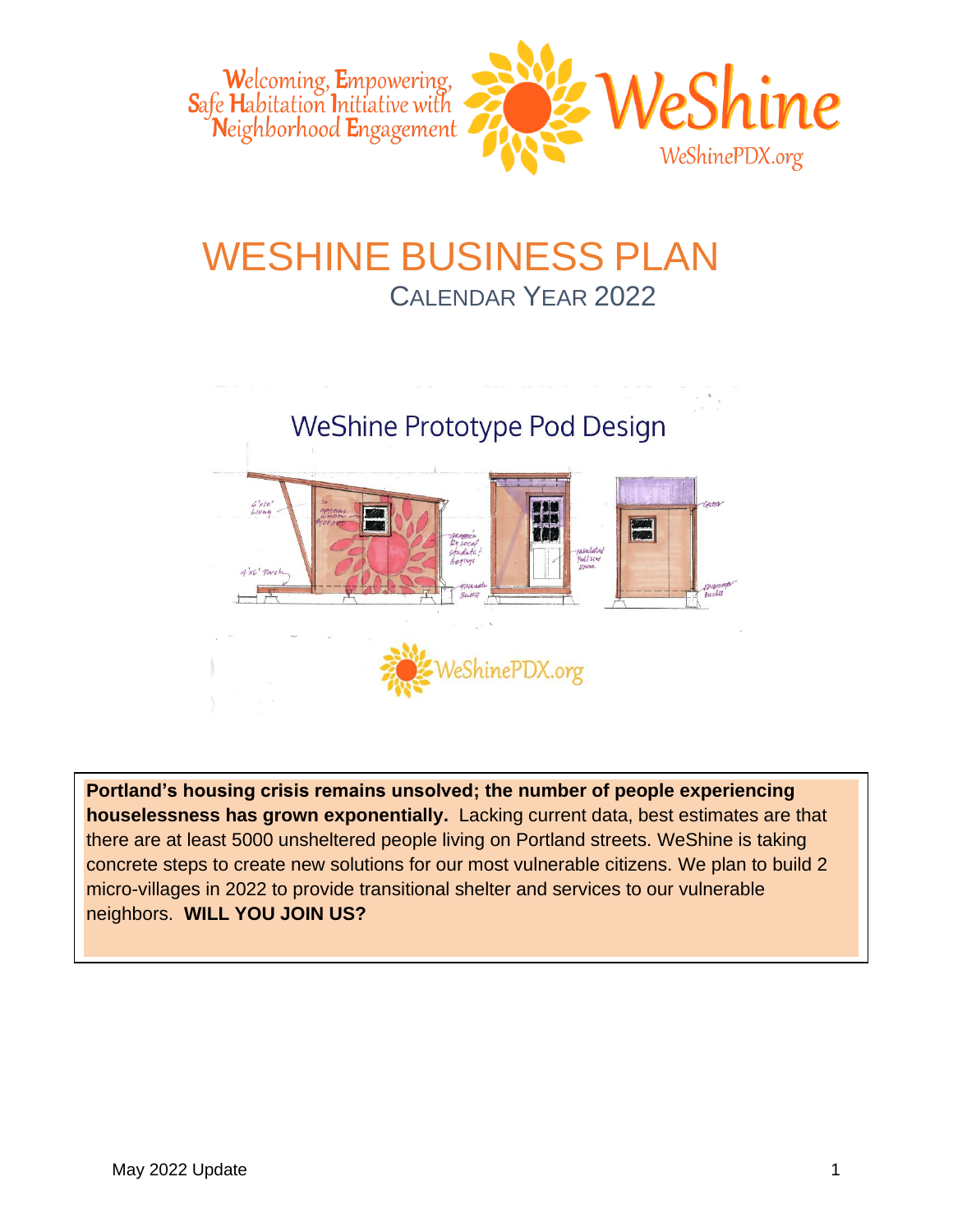

#### **Executive Summary of WeShine Business Plan for Calendar Year 2022**

*WeShine* will build and operate small-scale transitional shelter sites with basic hygiene, sanitation, social service connections, and other support on private donated or leased land. to provide to adults while they await access to permanent affordable housing. We will prioritize serving vulnerable underserved subsets of the unhoused populations such as BIPOC, LGBTQIA+, persons fleeing interpersonal violence, those with chronic health conditions or disabilities, and transition-age youth or students. In 2022, we plan to develop and operate 2 neighborhood-based micro-villages each with 6-15 guests. Our longer-term vision is to develop and operate a coordinated network of temporary neighborhood-based micro-villages distributed across the Portland area. **To date, we have leased our first site and are in process of building our sleeping pods. We have also identified a second site and are in discussion with our partners about the lease.** 

The *WeShine* micro-village model offers a cost-effective strategy to engage both private and public stakeholders in providing humane, safe, empowering, and welcoming transitional shelter while decreasing the negative effects of unmanaged encampments. Within our temporary villages, we will provide the support necessary to help individuals prepare to re-enter the larger housed community as well as basic hygiene, sanitation and kitchen facilities. The *WeShine* micro-village network will support an ethos that promotes dignity, respect, and community inclusion as we strive for neighborhood betterment and a supportive larger community for all.

Five elements make *WeShine* unique:

- Focus on embedding small scale villages in the heart of residential neighborhoods and business districts;
- Use of an economically sustainable and replicable model for infrastructure, site design and operational elements;
- Partnerships with private property owners including faith communities, nonprofits;
- Plan to provide layers of support from paid staff, neighborhood and faith-based community volunteers, and through partnerships with culturally specific or specialty community service providers; and
- Vision of a coordinated and centrally administered network of *WeShine* microvillages throughout the metropolitan area.

All *WeShine* micro-villages will include: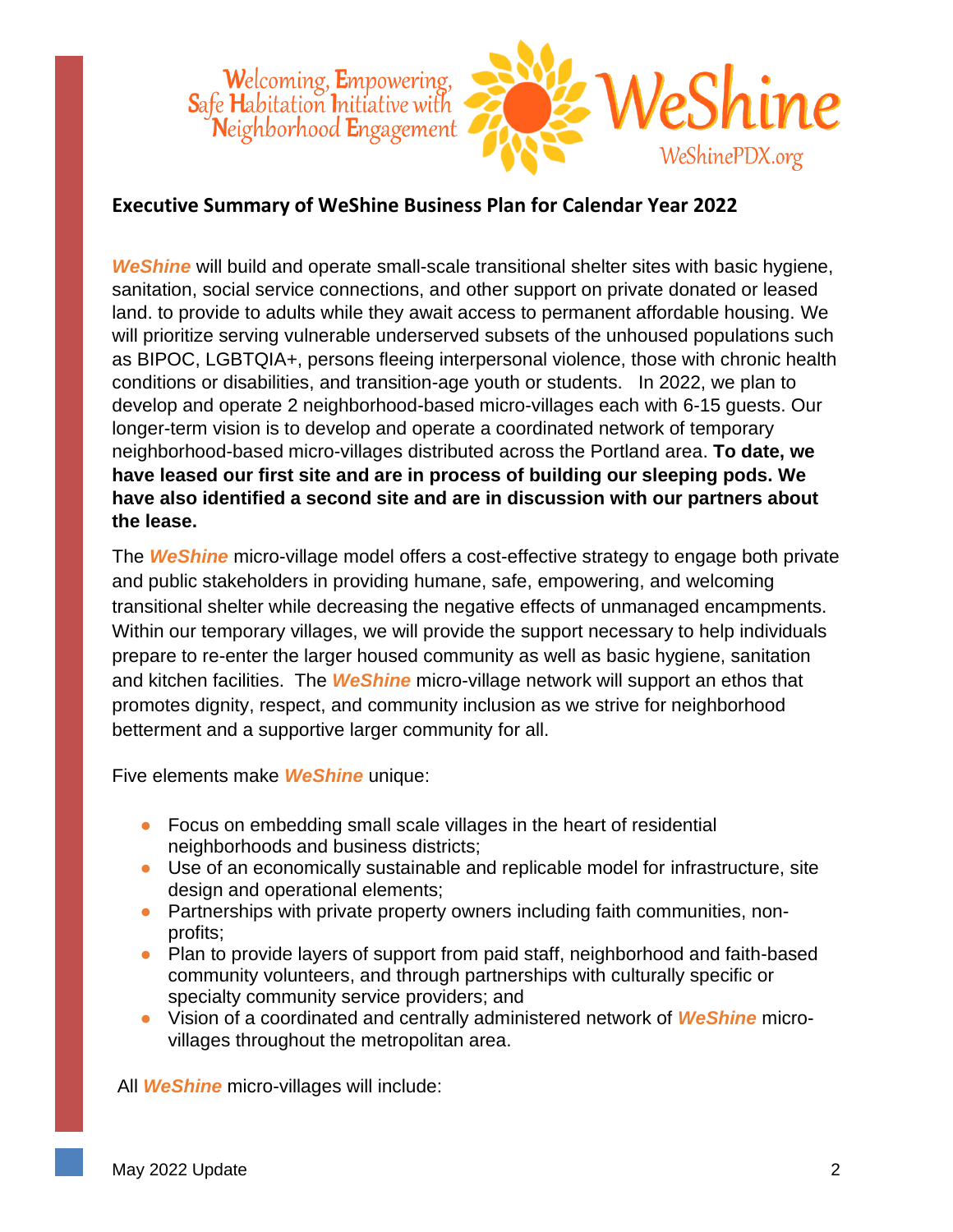

● Paid WeShine staff, including a live-in Village Life Coordinators, Navigation Specialists, and Peer Support Specialists working onsite at each village each week as well as an on-call maintenance and back-up staff person;

- Physical structures that promote safety, privacy, hygiene and community
	- ➢ lockable sleeping pods for each individual or couples
	- $\triangleright$  a hygiene building with shower and toilets
	- $\triangleright$  garbage and recycling station
	- $\triangleright$  A community service pod for our service partners
	- $\triangleright$  community building(s) with kitchenette and space for dining and meeting
	- ➢ plantings and artwork to promote sense of community
	- $\triangleright$  a perimeter fence and gate for security and privacy

The total cost to build each *WeShine* 10 unit micro-village will be approximately \$350,000. or \$35,000 per unit. Operational costs for the same size village will be similar at approximately \$372,000 per year per micro-village. While plans to raise approximately 15- 20% of the capital costs for each village, we are seeking a Joint Office of Homeless Services contract to support the remaining development costs for multiple micro-villages as well as the majority of ongoing operating costs. WeShine will charge modest indirect fees for its services to both build and operate the micro-villages.

While *WeShine* is a relatively new organization, it is led by an executive director with 45 years of experience in social work, much of it focused on special needs housing development and management, and a diverse Board of Directors who collectively have 320+ years of relevant professional experience in nursing, addiction treatment, peer support, diversity, equity and inclusion, land use planning, transportation, information technology, construction law, civil engineering, and non-profit management. Over half of our leadership is represented by persons of color, LBGTQ individuals, and those with lived experience of houselessness.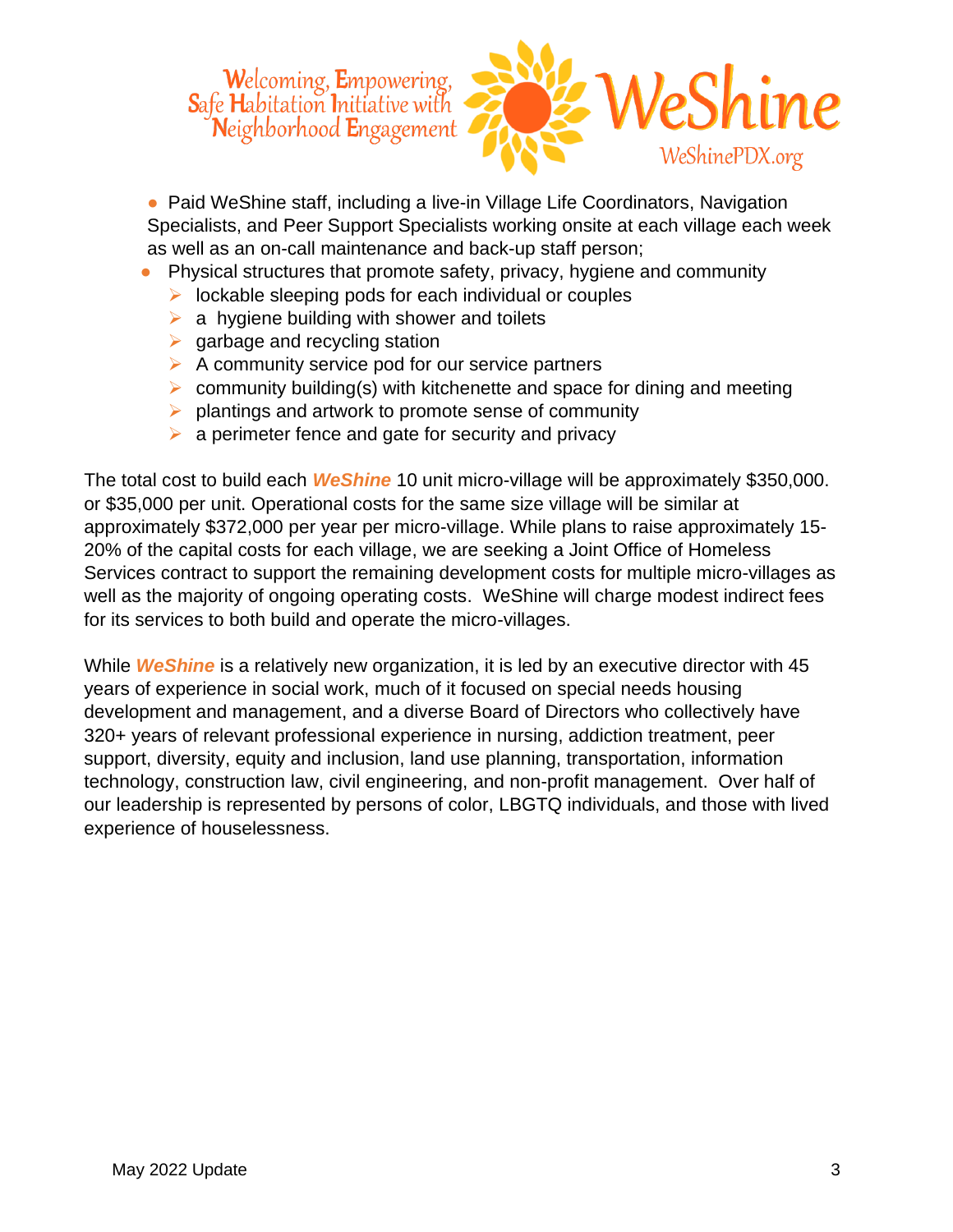

#### **Background and Need for** *WeShine* **Transitional Micro-villages:**

Unsheltered camping is ubiquitous on public lands in many Portland neighborhoods -- in parks, beneath underpasses, in bike lanes, on sidewalks and parking strips, and on the ground near freeway entrances and exits. The impact of these sites on the neighborhoods they inhabit include human waste, an increase in vandalism and petty crime, trash, discarded needles, vermin, and damaging fires. Although the public has supported significant increases in funding at every level of government to build permanent affordable housing, progress in building and opening these buildings has been disappointingly slow. It takes from 3-5 years for most affordable housing projects to come to fruition.  $1$  The slow pace of permanent housing development has inspired *WeShine's* grass roots effort to attack the crisis of unsheltered living on the streets in a meaningful way. Village style transitional shelters have proven to be an effective and cost-effective response to serving the unhoused in Seattle as well as in other cities across the country. <sup>2</sup>

Our model differs from the Safe Rest Villages proposed by the City and other villages funded by the Joint Office of Unsheltered Services because we are:

- a grassroots effort to tackle lack of shelter, led by a group of experienced and committed professionals
- Small scale and nimble in our operations
- Undergirded by neighborhood and faith community support
- supported by private sector resources including a diverse group of volunteers, private property owners, and donors and
- replicable and economically sustainable.

Local surveys of the current unsheltered population have shown that campers would prefer to stay in a motel or a small village-style community over the traditional style of congregate shelter where there is a lack of privacy and security, the facilities are closed during the day, and there are few accommodations for couples or individuals with pets. When, prior to a

 $1$  Local government has been reluctant to invest in transitional shelters. Only as recently as March 2021 has a tiny percentage of government funding been designated to provide transitional shelter programs.

<sup>2</sup> From Seattle.gov blog: *The tiny house village program is one the most effective sheltering models, [proven to](https://homelessness.seattle.gov/human-services-department-releases-performance-data-for-first-six-months-of-2019/)  [safely shelter people and connect individuals to permanent housing](https://homelessness.seattle.gov/human-services-department-releases-performance-data-for-first-six-months-of-2019/). These programs offer onsite case management services, including connections to behavioral health supports, and to permanent housing that help end a person's experience with homelessness. Onsite amenities also typically include access to Wi-Fi internet, hygiene services, and communal kitchens. Prior to the COVID-19 outbreak, the tiny house village program overall saw a 34% exit rate to permanent housing-one of the highest performing shelter to housing programs the City funds.*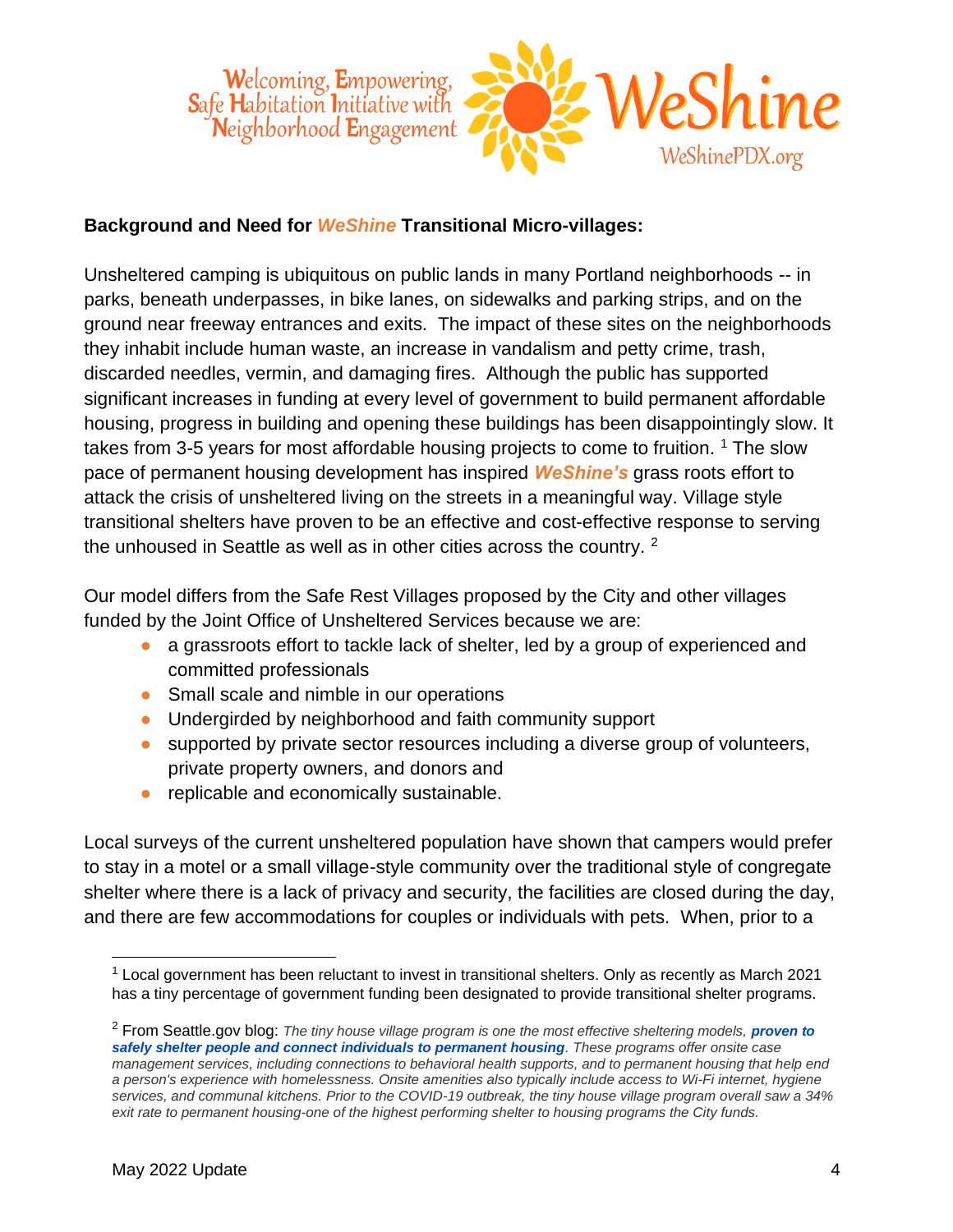## Welcoming, Empowering, eShine Safe Habitation Initiative with Neighborhood **E**ngagement WeShinePDX.org

sweep, campers are offered congregate shelter only a small percentage will usually accept the offer. Many of these will leave the congregate shelter before they are able to make progress towards moving to permanent affordable housing. Further, when individuals are accepted into permanent affordable housing directly from the street or a congregate shelter, a significant percentage stumble as tenants and risk ending up back on the streets. An interim step is needed for individuals to re-learn how to live in a small self-governed community and to address their underlying trauma and health issues. Management of chronic illnesses is particularly difficult on the street where the struggle for survival is paramount.

#### **Target Population:**

We utilized data from the JOHS 2019 one point in time survey as a baseline for the number of persons living unsheltered in the Portland area. EcoNorthwest and others project the population has grown significantly since 2019. Currently, it is estimated that there are as many as 5,000 adults living unsheltered in Portland. Our micro-villages will partially address the pressing need for transitional shelter by building and operating, throughout the Portland metropolitan area, a coordinated network of temporary micro-villages with support services. Other alternate shelter providers are also mobilizing throughout Portland. By distributing various types of alternate shelter—including *WeShine* micro-villages- throughout many Portland neighborhoods, we can shelter at least 1,000 vulnerable neighbors in the next two to three years and improve the quality of life for all in communities throughout Portland. *WeShine* will prioritize serving Black, Indigenous, People of Color, LGBTQIA+, young adults, and individuals fleeing violence or with chronic health conditions or disabilities.

#### **Mission and primary objectives:**

*WeShine* will provide transitional shelter to vulnerable adults in micro-villages with basic hygiene, sanitation, service connections, and support while guests await access to permanent affordable housing. To accomplish this mission, *WeShine* will develop and operate a coordinated network of these micro shelter-villages in neighborhoods across the Portland area, on leased or donated private or public land.

All *WeShine* micro-villages will include:

● Paid staff including a live-in *Village Life Coordinator*, *Navigation Specialists*, *Peer Support Specialists* working onsite at each village each week and a *Maintenance and Back Up Specialist.*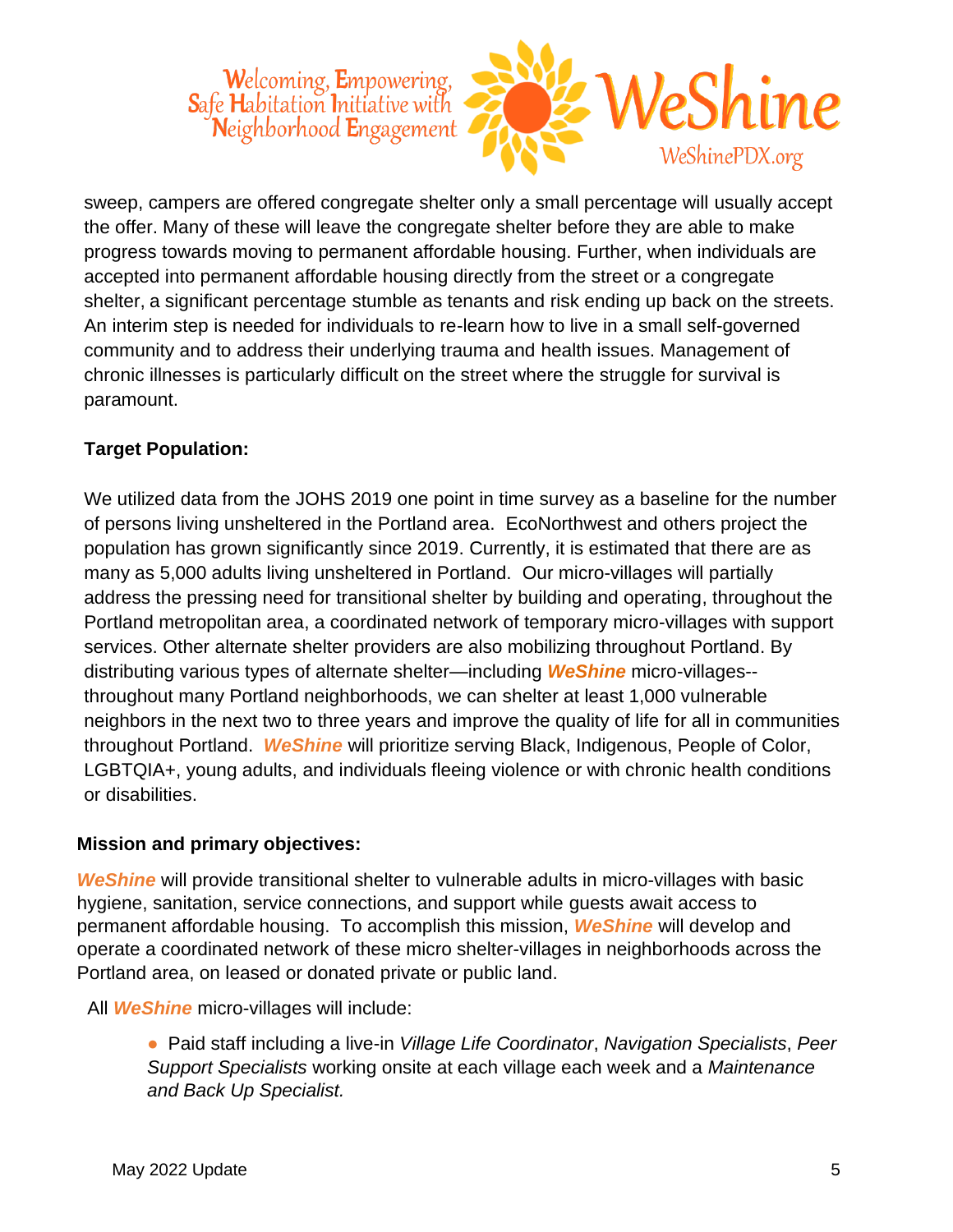

● A robust and diverse group of volunteers involved in both building and sustaining each village.

• Community Service partnerships to augment and supplement WeShine services. Examples include place-making, community building, matched savings program, case management, and harm reduction services.

- Physical structures that promote safety, privacy, hygiene, and community
	- o lockable sleeping pods for individuals, or larger pods for couples or those who use wheelchairs
	- o a shower and toilets
	- $\circ$  laundry machines if feasible
	- o garbage and recycling station
	- o a community service pod
	- o a community building with shared kitchenette and space for dining and meeting
	- o a perimeter fence and gate for security and privacy

*WeShine* will hire, supervise, and support the on-site staff and maintenance/backup person and will prioritize hiring individuals who are representative of the population we are serving and who have lived experience of poverty, oppression, behavioral health issues, and /or of being unhoused.

Our micro-villages will range in size from 6 to 12 units. The small size of our shelter communities will maximize our guests' sense of safety and empowerment, allow for a high degree of cultural specificity and personalized services, and will attract substantial neighborhood support. The services, support and sense of community our guests gain while staying in a *WeShine* micro-village will help them prepare to become successful tenants as they transition to permanent affordable housing.

Requiring a site size of only 5,000 to 10,000 square feet, our micro-villages can be accommodated on any parking lot or other undeveloped parcel zoned for commercial, multi-family residential, or employment use or that is on faith-community-owned property. *WeShine* may also utilize sites slated for future development--while those development projects await their funding, design review, and/or permits, the property can be leveraged as a temporary micro-village.

Our primary objectives for the calendar year 2022, are to:

Build at least 2 micro-villages;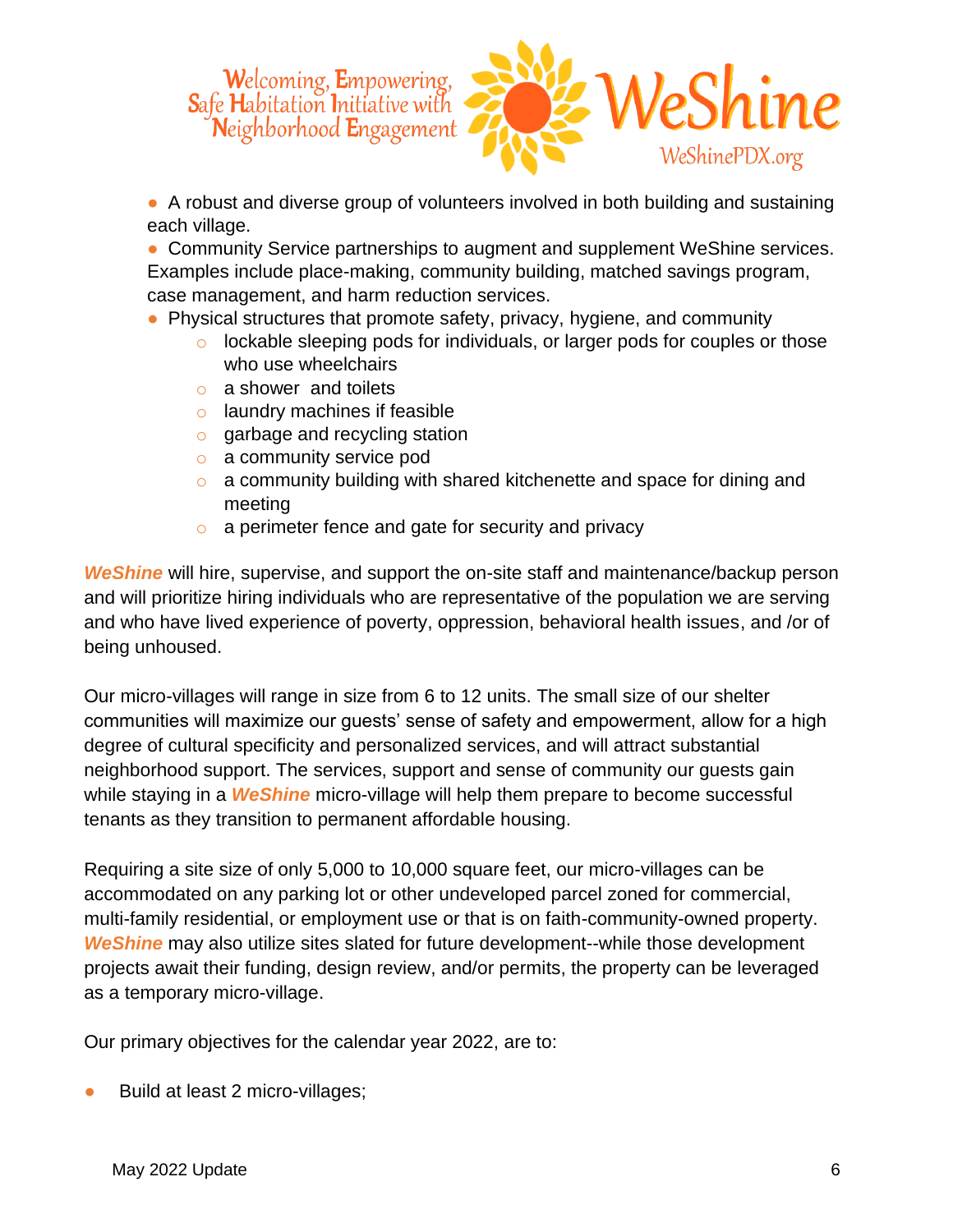

- Obtain funding for capital and operations from foundations, businesses, individual donors, and other fund-raising activities, as well as through local government contracts for alternative shelter;
- Hire staff with lived experience of houselessness to reside in each village and support the guests in self-governance of the villages, to connect guests to services and benefits that will help them transition to permanent affordable housing, and who will walk side by side with guests who are ready to address their addiction and/or mental health issues;
- Foster a solid and positive sense of community in each village as well as mutual engagement between villagers and nearby community members; and
- Support a robust corps of volunteers to build the villages as well as provide ongoing supplemental and practical assistance to villagers.

#### *WeShine* **Service Delivery Model:**

*WeShine* micro-villages will be embedded in the heart of residential neighborhoods, near both public transportation arteries and commercial and retail services. In addition to *WeShine* staff, neighborhood and faith-based community volunteers will provide practical assistance such as communal meals, rides to medical appointments and help filling out paperwork or making phone calls. Village guests will also be encouraged to contribute to neighborhood improvement projects. Community Service partners will visit the sites regularly to provide culturally specific and/or specialty services.

Micro-village guests will be required to sign each village's Good Guest Agreement. At a minimum, the agreements will stipulate that they must treat all persons with respect and courtesy; and that violence, criminal activity, and open use of drugs or alcohol will not be tolerated. Guests will be held accountable for their behavior, as well as that of their visitors, and may be trespassed from the property for violations of the Guest Agreement or other community rules developed by the Village Council. Guests will pay a sliding scale monthly user fee and will be expected to contribute at least eight hours a week of "sweat equity" to support and maintain the village community. Each micro-village will have a Village Council and guests will be supported to address issues and concerns as they arise and to make their own decisions regarding the day-to-day operations of their village.

All village structures will be portable and easily dis-assembled and reassembled at a new leased site as a lease terminates and we need to move. Guests will be able to stay in the micro-village for up to 2 years; however, we expect that 30-40% of guests will transition to permanent affordable housing each year.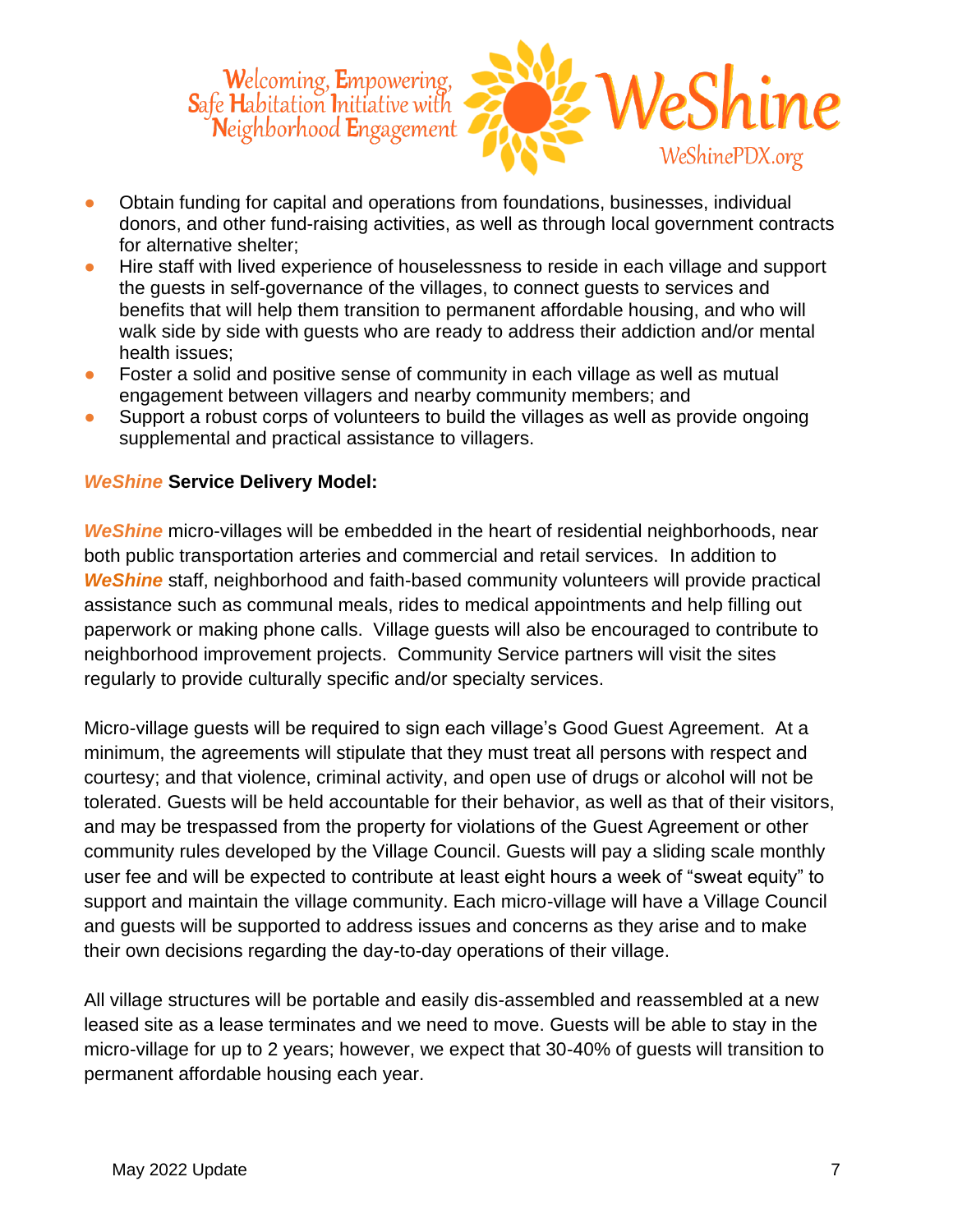

*WeShine*-designed sleeping pods are insulated structures with a lockable front door, two windows, and room enough for one or two beds and some personal storage. Each sleeping pod has a covered front porch or patio that can hold a small chair and table. *WeShine* will also provide electrical heat, light, and an electrical outlet to each sleeping pod. The number of sleeping pods in each micro-village may vary depending on the size of the lots and the number of couples or individuals with accessibility needs that we serve at each site. Standard sleeping pods provide 64 SF of interior space. Larger pods provide 80 SF of interior space.

*WeShine's* transitional micro-village model addresses the expressed needs and aspirations of currently unsheltered folks for privacy, safety, security, basic hygiene, and sanitation as well as the opportunity to build community, govern themselves, develop job skills, improve their self-sufficiency, and find safe welcoming alternate shelter.

#### **Readiness to Proceed:**

- $\ddot{+}$  We have signed the lease for a ten unit micro-village site at the Parkrose Community United Church of Christ (PCUCC), 12505 NE Halsey and are building the sleeping pods in loaned warehouse space.
- $\ddot{+}$  We have obtained and activated comprehensive insurance coverage for our quests, volunteers, staff, and community partners.
- $\ddot{+}$  We have identified maker of pre-engineered sheds that can be modified to serve as hygiene, kitchenette, and meeting/livingroom facilities.
- $\ddotplus$  We have worked with City staff to obtain preliminary approval for our site development plan and have gotten bids on electrical work. We are seeking plumbing bids.
- $\ddotplus$  We have written numerous grants and been accepted as an alternate shelter provider with the Joint Office of Homeless Services. We are working with the Joint Office on our contract.
- $\ddotplus$  We have raised approximately \$50,000 in individual donations and grants to date and are submitting other grant requests.
- $\ddot{+}$  We have contracted with Partners 38 for ongoing accounting and bookkeeping services and with Social Purpose Works for initial HR consultation as we prepare to open our first micro-village.

The next step is to work with contractors to prepare our site for building, build the fence, add interior walls and flooring, add insulation, add electrical and plumbing to the community structures, , start accepting and screening guest referrals, and hire the staff. We have identified our second site and are in discussion with our partners about the lease terms. We have been awarded a grant to fund part of the capital expense of the 2<sup>nd</sup> micro-village. We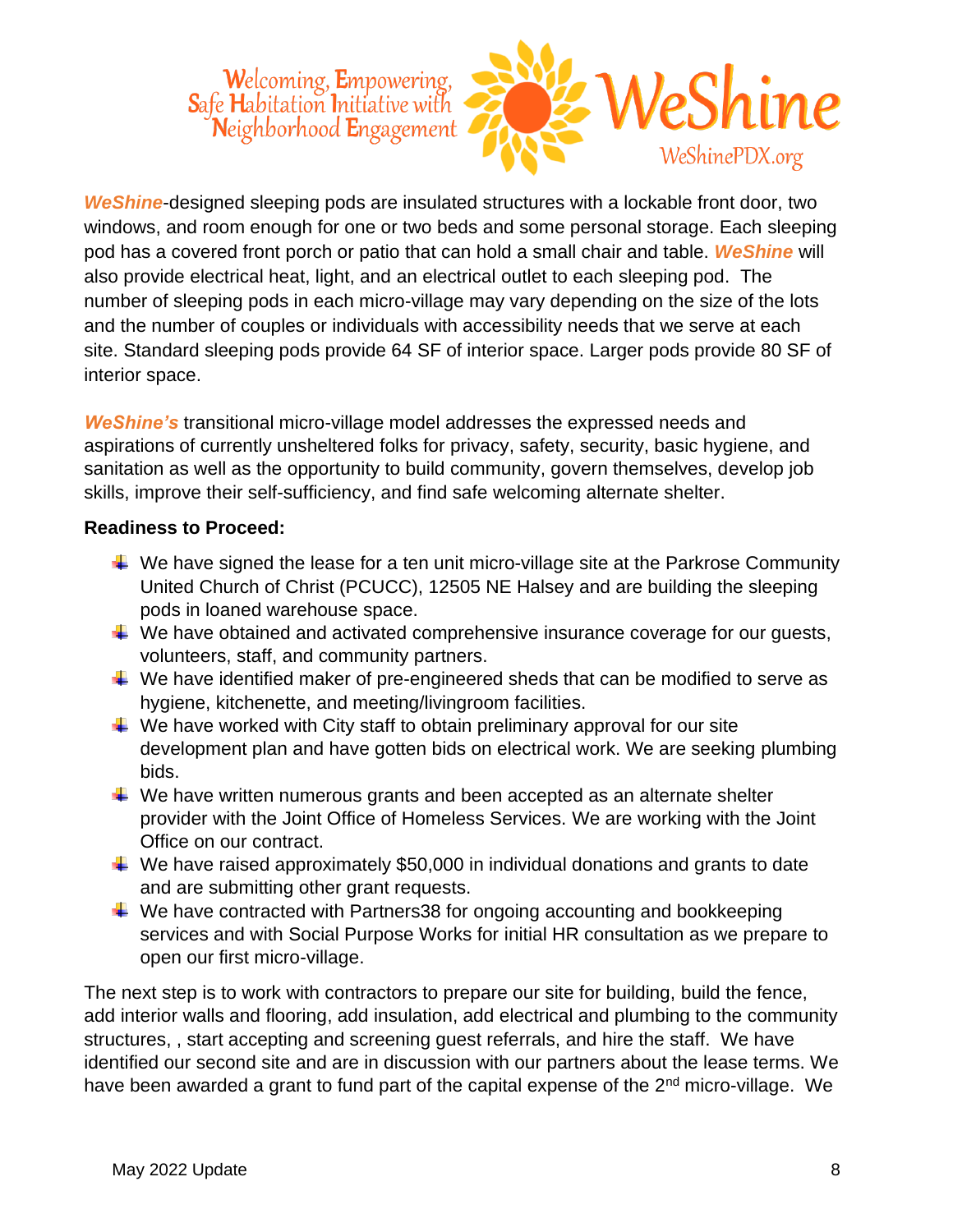

are having productive discussions with several other property owners regarding potential sites for future micro-villages.

We plan to initiate building the  $2<sup>nd</sup>$  micro-village within 90 days after we open the first village.

#### *WeShine's* **special qualifications:**

The Board and Executive Director of *WeShine* are residents of seven different neighborhoods. We are working collaboratively to ameliorate the acute problem of unsheltered houselessness throughout Portland and the metro area. Five of nine board members and executive staff are representative of the vulnerable populations we intend to serve in our villages: Black, People of Color, LGBTQIA+, and individuals with lived experience of houselessness and/or addiction. Although the *WeShine* organization is a young tax-exempt non-profit, the leaders of the organization have extensive track records of success as innovators in their fields, including urban planning, housing development, social services, behavioral and physical health, diversity, equity, and inclusion, information technology, and grantsmanship. The Executive Director, Janet McManus, has more than 45 years' experience as a social worker with expertise in aging and long-term care, crisis intervention, special needs housing development, and program and project management with low income and marginalized populations. We have engaged experienced human resources and accounting professionals who will work with us to ensure that we are ready to maintain our organizational excellence as we make the leap to a multi-million-dollar budget with sub-contracting, reporting and data management requirements, and employer responsibilities.

**WeShine** has pledged to organize its activities, recruit Board members and advisors, hire and support staff, and operate our micro-villages in a manner that reflects our commitment to inclusion, respect, and fair representation for all Portlanders.

#### **Collaboration and Networking Efforts:**

**WeShine** is working collaboratively with a number of other alternative shelter providers (Catholic Charities of Oregon, Cultivate Initiatives, Catholic Charities of Oregon, Oregon Trail of Hope, Straightway Services, Helping Hands, Bridges to Change, Do Good Multnomah, The City Repair Project, Beacon PDX, and more) to share information, compare resources, and to seek opportunities for partnership. We have also reached out to organizations such as the Mental Health and Addiction Association of Oregon, Assertive Community Treatment providers, Portland Community College, Outside In, Gather:Make:Shelter and community development organizations seeking ways to partner in the development of transitional micro-villages. We are engaged in conversations with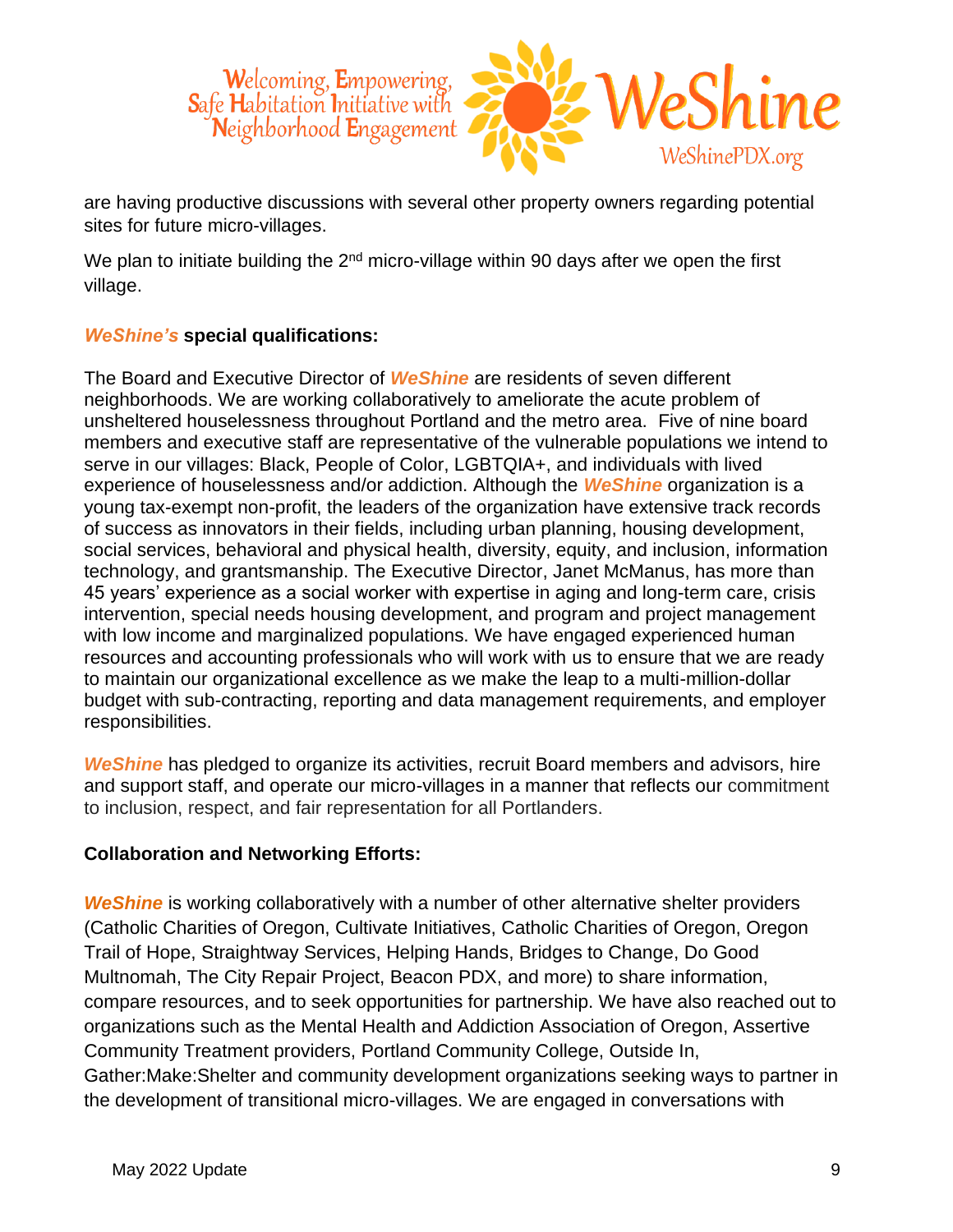## **Welcoming, Empowering, S**afe **H**abitation **I**nitiative with Neighborhood **E**ngagement WeShinePDX.org

several faith-based or non-profit communities that are considering using church property for transitional or permanent affordable housing. *WeShine* has also sought to learn from the experiences of existing village communities in the Portland area and has both visited other programs and villages and talked extensively with Right to Dream Too, C3PO, Hazelnut Grove, JOIN, Street Roots, Greater Good Northwest, Neighborhood House, Kenton Women's Village, Hygiene4All, Rahabs' Sister, and Shelter Now, as well as with individuals with lived experience of homelessness.

**WeShine** micro-villages are a very cost-effective strategy to engage both private and public stakeholders in providing decent, safe, and welcoming transitional shelter while reducing the negative effects of unmanaged encampments throughout our community. *WeShine* micro-village communities will all be connected by an ethos that demonstrates dignity, respect, and mutual engagement as we strive for neighborhood betterment and decent housing for all.

### **Sources of Other Funding for** *WeShine*

In 2021, we raised approximately \$40,000 in individual donations to support *WeShine*. In 2022, we have raised an additional \$20,000 so far. The remainder of our administrative costs will be raised through grants, donations, and fund-raising events. A budget summary for *WeShine* development, administrative, and operating budgets will be provided in a separate document.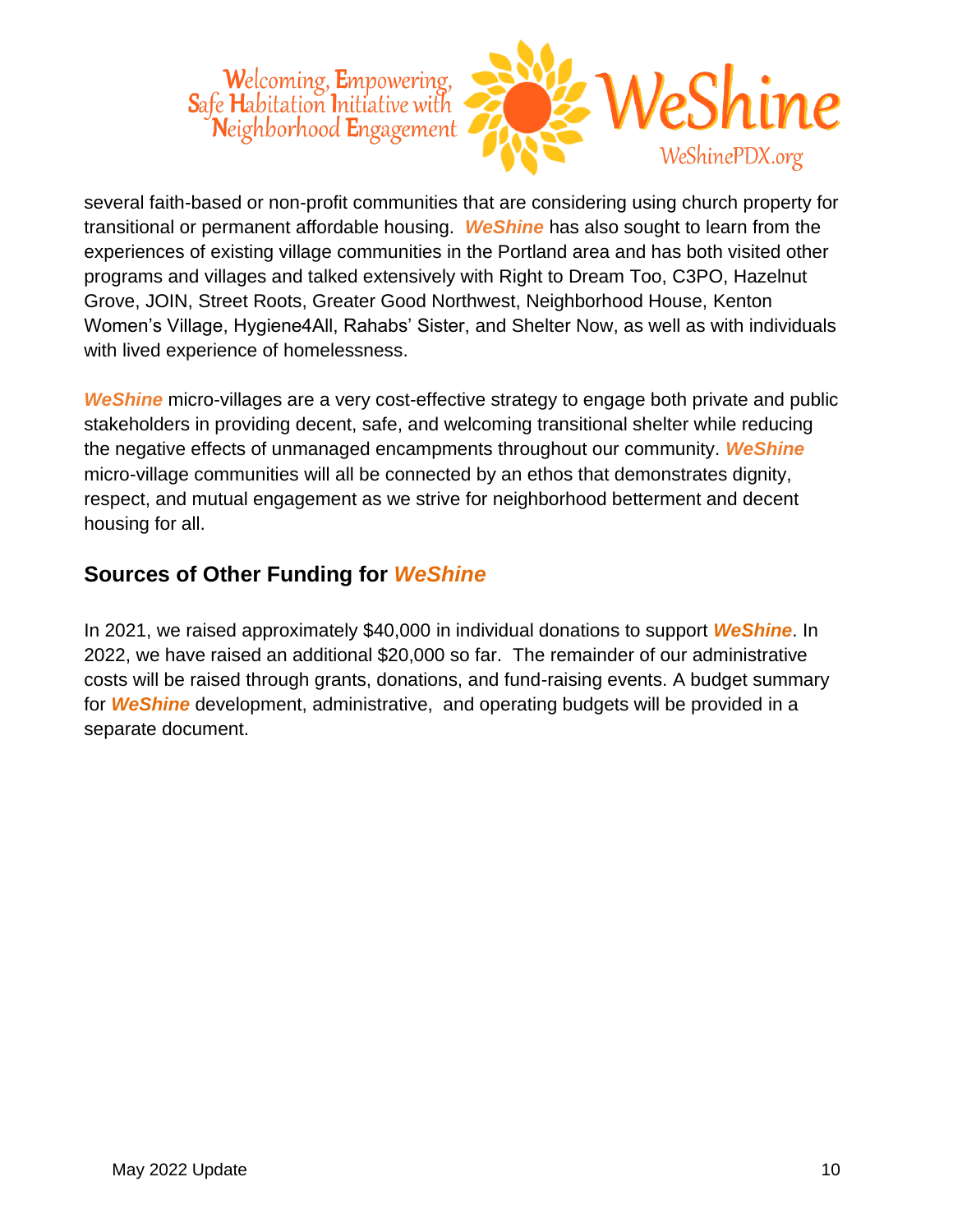

#### **Meet the** *WeShine* **Executive Staff and Board of Directors**

*WeShine* is represented by a diverse board and staff with more than 280 years of experience in the fields of nursing, social work, law, information technology, digital communication, land use and city planning, special needs housing development and management, organizational management, education, Peer Support services, addiction treatment, grant-writing, and non-profit board service. Sixtysix percent of our board and staff have lived experience as persons who are Black or People of Color, lesbians, in recovery from addiction, or with lived experience of houselessness.



**Executive Director:** Janet (Jan) McManus, LMSW. Jan is an experienced social worker and social services innovator with more than 45 years' experience in special needs housing development and management, crisis intervention and adult protective services, program development and management, long term care, service coordination, and organizational administration and financing. Jan lives in the Laurelhurst neighborhood and is one of the founders of *WeShine*.

#### **Board of Directors:**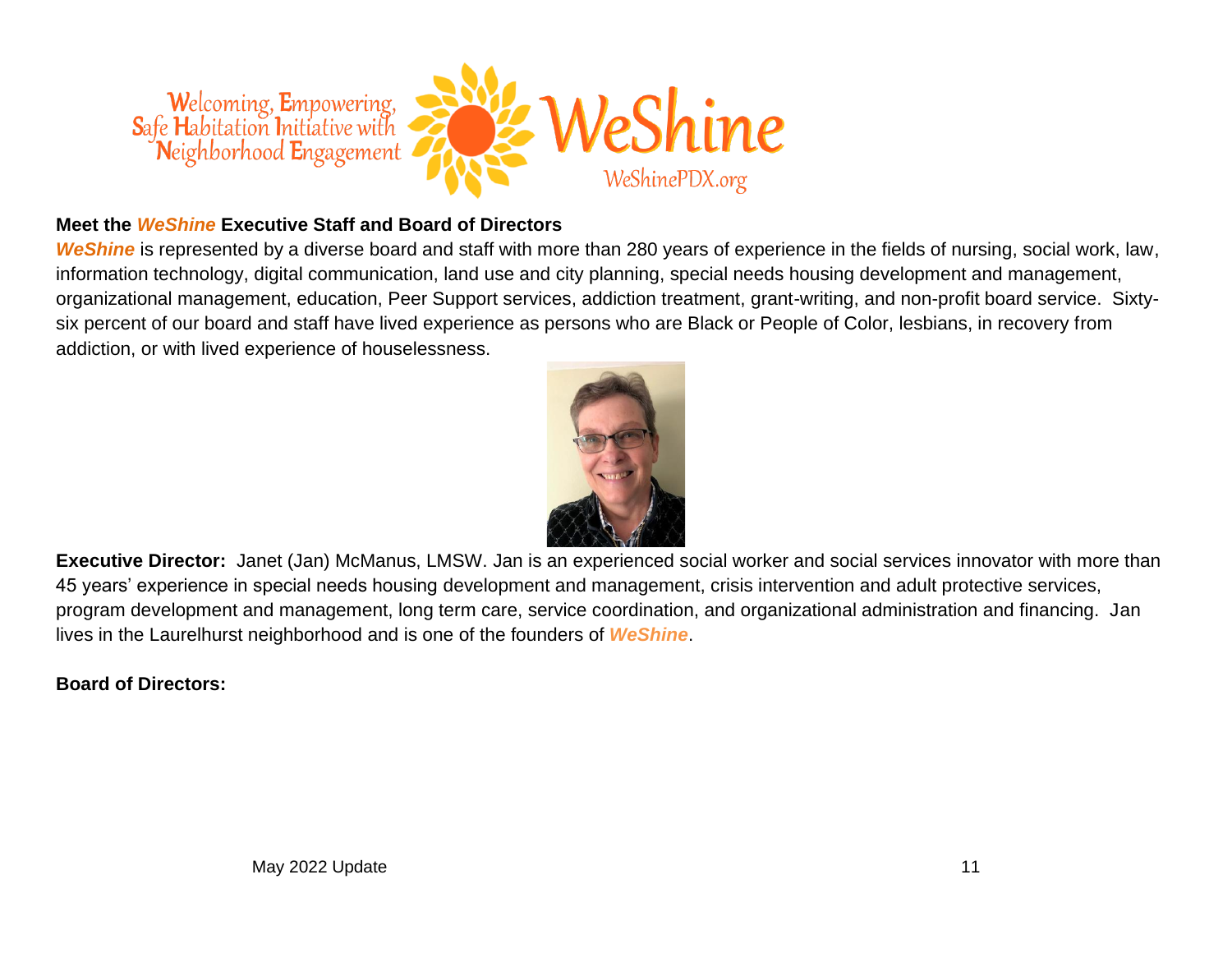



**Chair:** Chris Tanner is a retired nurse with decades of experience in teaching, community development and coalition building, grant writing, project management and community health. She has served on several boards of non-profits, and board member and Chair of the Sullivan's Gulch Neighborhood Association. She is a founding member of *WeShine*.



**Vice Chair:** Randolph Carter is an educational consultant who specializes in diversity, equity and inclusion for schools and colleges, has a long history of non-profit board service, and lives in the Sullivan's Gulch neighborhood.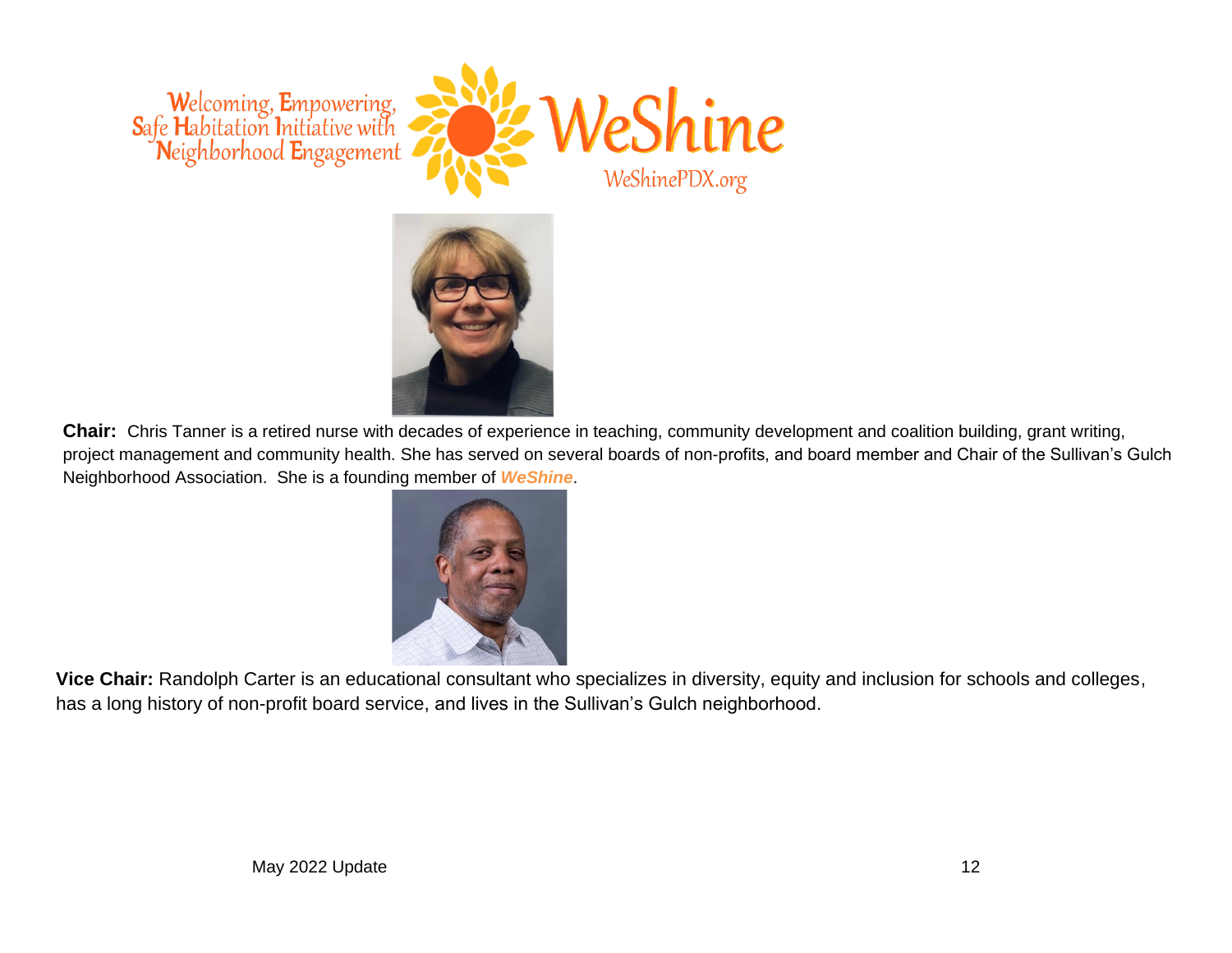



**Secretary:** JoAnn Herrigel is a retired urban and social services planner and administrator and neighborhood activist who lives in the Laurelhurst neighborhood. She is a founding member of *WeShine*.



**Board Member:** Jennifer Coon is a Peer Support Specialist, who works full-time at Blanchet House and lives in the Buckman neighborhood**.**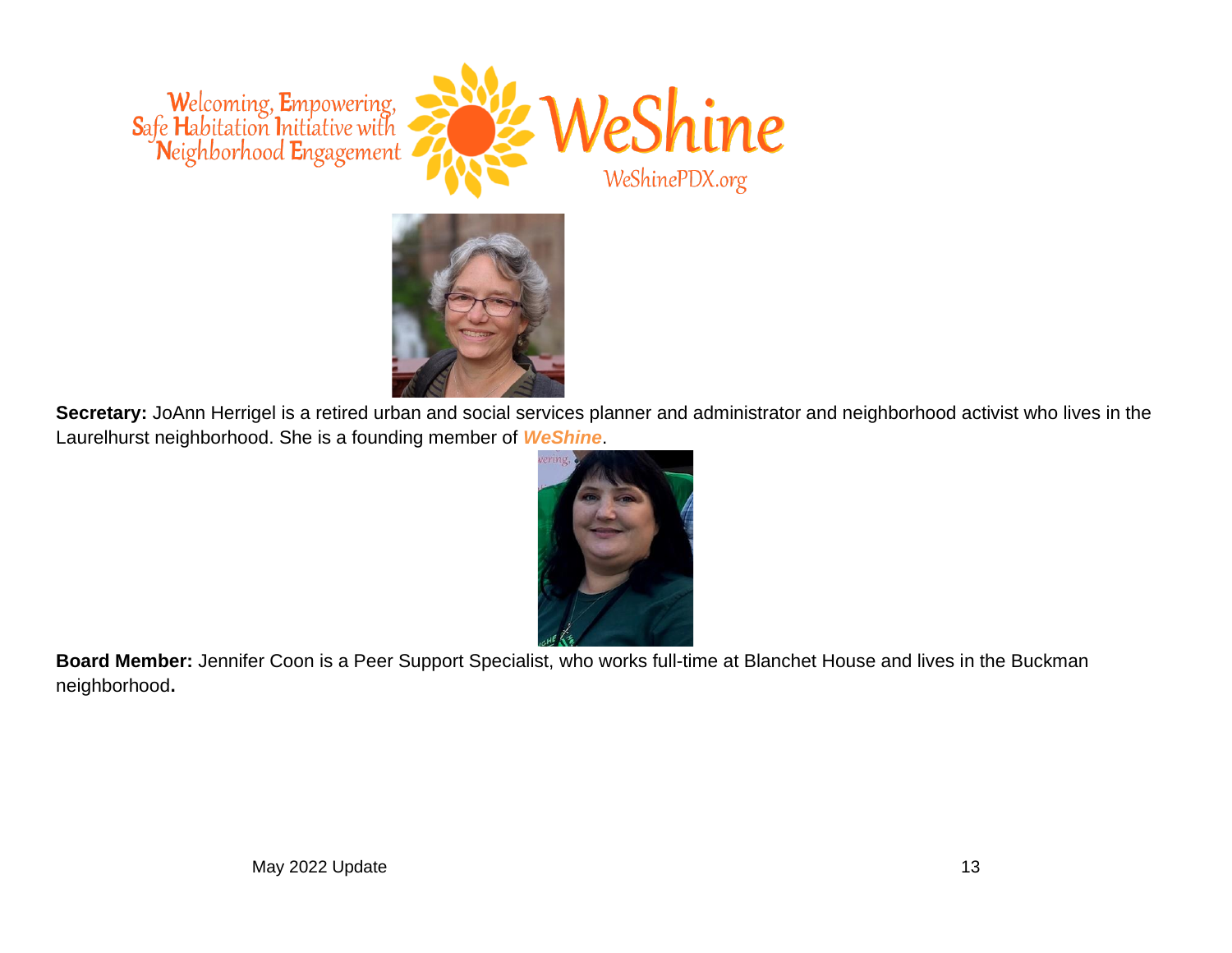



**Treasurer:** Andrew Kualaau is an RN and addiction specialist who is working on his PhD in nursing and has frontline experience working at Central City Concern's Hooper Detox facility and with Portland Street Medicine. Andrew lives in West Beaverton.



**Board Member:** Dave Weaver, a founding member of *WeShine*, is a web designer, digital resource specialist and neighborhood activist who lives in the Kerns neighborhood.